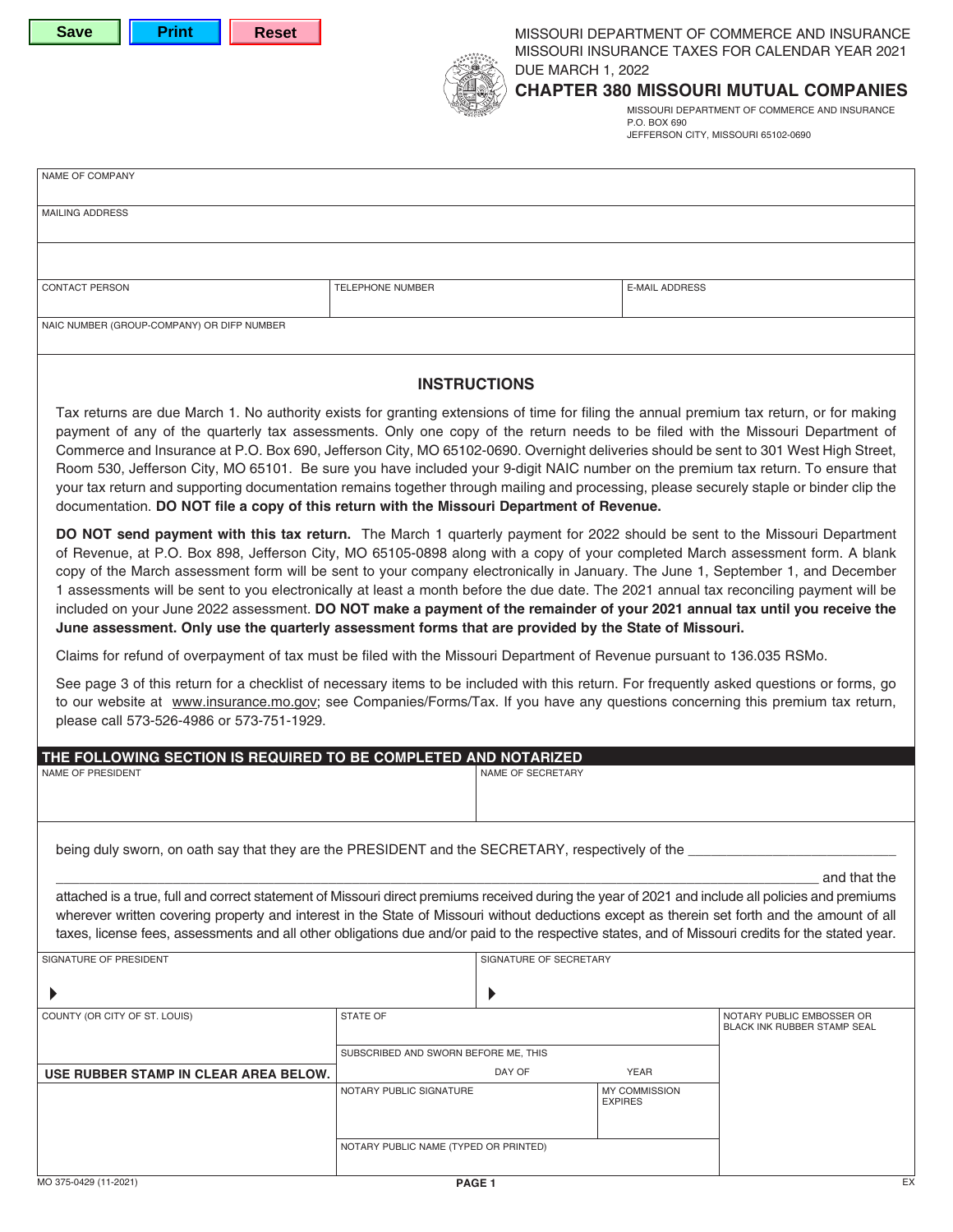Report all Missouri direct premiums or assessments received, whether in cash or in notes, during the year ending on the 31st day of December. Include all so-called premium deposits, membership fees, service and finance charges. Commissions retained by agents shall also be included with your direct premium written.

| Plus Finance, Service or Other Carrying Charges (148.376 RSMo)\$<br>a.<br>Less Dividends Paid or Credited or Refunds (Column 3) (148.390 RSMo)  \$<br>b.<br>Less Federally Reinsured Multiple Peril Crop Insurance (7 U.S.C. 1511). \$______________<br>c.<br>Less first \$1,000,000 Exempted Premiums/Assessments (148.376 RSMo) \$<br>d.<br>Net Premiums/Assessments Subject to Taxation \$<br>2. Amount of Premiums/Assessments Written between \$1,000,000 and \$5,000,000 \$<br>4. Amount of Premiums/Assessments Written in Excess of \$5,000,000\$<br>7. Credits Allowed<br><b>Total Credit Available</b><br><b>Amount Deducted</b><br>On This Return<br>For Current Year<br>$\frac{1}{2}$<br>Franchise Tax (148.400 RSMo)<br>$\frac{1}{2}$<br>2021 Examination Fees (148.400 RSMo)<br>$\frac{1}{2}$<br>$\frac{1}{2}$<br>Examination Fee Carryover 2016-2020 (148.400 RSMo)<br>$\frac{1}{2}$<br>Registration Fees - Paid in 2021 (148.400 RSMo)<br>$\frac{1}{2}$<br>Personal Property Tax - Paid in 2021 (148.400 RSMo)<br>$\frac{1}{2}$<br>$\frac{1}{2}$<br>Missouri P & C Ins. Guaranty Assn. (375.774 RSMo).<br>$\frac{1}{2}$<br>$\frac{1}{2}$<br>Affordable Housing (32.111 RSMo)<br>$\frac{1}{2}$<br>$\frac{1}{2}$<br>Neighborhood Development (32.110 RSMo).<br>$\frac{1}{2}$<br>$\frac{1}{2}$<br>Neighborhood Assistance (32.115 RSMo).<br>$\frac{1}{2}$<br>$\frac{1}{2}$<br>Infrastructure Development (100.286 RSMo)<br>$\frac{1}{2}$<br>$\frac{1}{2}$<br>Enterprise Zone/Urban Redevelopment (135.225 RSMo)<br>$\frac{1}{2}$<br>$\frac{1}{2}$<br>$\begin{picture}(20,20) \put(0,0){\line(1,0){10}} \put(15,0){\line(1,0){10}} \put(15,0){\line(1,0){10}} \put(15,0){\line(1,0){10}} \put(15,0){\line(1,0){10}} \put(15,0){\line(1,0){10}} \put(15,0){\line(1,0){10}} \put(15,0){\line(1,0){10}} \put(15,0){\line(1,0){10}} \put(15,0){\line(1,0){10}} \put(15,0){\line(1,0){10}} \put(15,0){\line(1$<br>Low Income Housing (135.352 RSMo)<br>$\frac{1}{2}$<br>Small Business Investment (135.403 RSMo)<br>$\frac{1}{2}$<br>$\frac{1}{2}$<br>Youth Opportunities (135.460 RSMo)<br>$\frac{1}{2}$<br>$\sim$<br>CAPCO Investment (135.503 RSMo)<br>$\frac{1}{2}$<br>$\frac{1}{2}$<br>Neighborhood Preservation (135.535 RSMo)<br>$\frac{1}{2}$<br>$\frac{1}{2}$<br>Domestic Violence Shelters (135.550 RSMo)<br>$\frac{1}{2}$<br>$\frac{1}{2}$<br>Maternity Home Facilities (135.600 RSMo)<br>$\frac{1}{2}$<br>$\begin{picture}(20,20) \put(0,0){\line(1,0){100}} \put(15,0){\line(1,0){100}} \put(15,0){\line(1,0){100}} \put(15,0){\line(1,0){100}} \put(15,0){\line(1,0){100}} \put(15,0){\line(1,0){100}} \put(15,0){\line(1,0){100}} \put(15,0){\line(1,0){100}} \put(15,0){\line(1,0){100}} \put(15,0){\line(1,0){100}} \put(15,0){\line(1,0){100}} \$<br>Historic Structure Rehabilitation (253.550 RSMo)<br>$\frac{1}{2}$<br>$\frac{1}{2}$<br>Agricultural Utilization (348.430 RSMo)<br>$\frac{1}{2}$<br>$\frac{1}{2}$<br>New Generation Cooperative Incentive (348.432 RSMo)<br>$\frac{1}{2}$<br>$\begin{array}{c} \text{\$} \end{array}$<br>New Enterprise Creation (620.650 RSMo)<br>$\frac{1}{2}$<br>$\frac{1}{2}$<br>$\frac{1}{2}$<br>$\frac{1}{2}$ | 1. Total Direct Premiums or Assessments to Agree with Missouri Premiums/Assessment Page |  |  |  |  |  |  |
|---------------------------------------------------------------------------------------------------------------------------------------------------------------------------------------------------------------------------------------------------------------------------------------------------------------------------------------------------------------------------------------------------------------------------------------------------------------------------------------------------------------------------------------------------------------------------------------------------------------------------------------------------------------------------------------------------------------------------------------------------------------------------------------------------------------------------------------------------------------------------------------------------------------------------------------------------------------------------------------------------------------------------------------------------------------------------------------------------------------------------------------------------------------------------------------------------------------------------------------------------------------------------------------------------------------------------------------------------------------------------------------------------------------------------------------------------------------------------------------------------------------------------------------------------------------------------------------------------------------------------------------------------------------------------------------------------------------------------------------------------------------------------------------------------------------------------------------------------------------------------------------------------------------------------------------------------------------------------------------------------------------------------------------------------------------------------------------------------------------------------------------------------------------------------------------------------------------------------------------------------------------------------------------------------------------------------------------------------------------------------------------------------------------------------------------------------------------------------------------------------------------------------------------------------------------------------------------------------------------------------------------------------------------------------------------------------------------------------------------------------------------------------------------------------------------------------------------------------------------------------------------------------------------------------------------------------------------------------------------------------------------------------------------------------------------------------------------------------------------------------------------------------------------------------------|-----------------------------------------------------------------------------------------|--|--|--|--|--|--|
|                                                                                                                                                                                                                                                                                                                                                                                                                                                                                                                                                                                                                                                                                                                                                                                                                                                                                                                                                                                                                                                                                                                                                                                                                                                                                                                                                                                                                                                                                                                                                                                                                                                                                                                                                                                                                                                                                                                                                                                                                                                                                                                                                                                                                                                                                                                                                                                                                                                                                                                                                                                                                                                                                                                                                                                                                                                                                                                                                                                                                                                                                                                                                                                 |                                                                                         |  |  |  |  |  |  |
|                                                                                                                                                                                                                                                                                                                                                                                                                                                                                                                                                                                                                                                                                                                                                                                                                                                                                                                                                                                                                                                                                                                                                                                                                                                                                                                                                                                                                                                                                                                                                                                                                                                                                                                                                                                                                                                                                                                                                                                                                                                                                                                                                                                                                                                                                                                                                                                                                                                                                                                                                                                                                                                                                                                                                                                                                                                                                                                                                                                                                                                                                                                                                                                 |                                                                                         |  |  |  |  |  |  |
|                                                                                                                                                                                                                                                                                                                                                                                                                                                                                                                                                                                                                                                                                                                                                                                                                                                                                                                                                                                                                                                                                                                                                                                                                                                                                                                                                                                                                                                                                                                                                                                                                                                                                                                                                                                                                                                                                                                                                                                                                                                                                                                                                                                                                                                                                                                                                                                                                                                                                                                                                                                                                                                                                                                                                                                                                                                                                                                                                                                                                                                                                                                                                                                 |                                                                                         |  |  |  |  |  |  |
|                                                                                                                                                                                                                                                                                                                                                                                                                                                                                                                                                                                                                                                                                                                                                                                                                                                                                                                                                                                                                                                                                                                                                                                                                                                                                                                                                                                                                                                                                                                                                                                                                                                                                                                                                                                                                                                                                                                                                                                                                                                                                                                                                                                                                                                                                                                                                                                                                                                                                                                                                                                                                                                                                                                                                                                                                                                                                                                                                                                                                                                                                                                                                                                 |                                                                                         |  |  |  |  |  |  |
|                                                                                                                                                                                                                                                                                                                                                                                                                                                                                                                                                                                                                                                                                                                                                                                                                                                                                                                                                                                                                                                                                                                                                                                                                                                                                                                                                                                                                                                                                                                                                                                                                                                                                                                                                                                                                                                                                                                                                                                                                                                                                                                                                                                                                                                                                                                                                                                                                                                                                                                                                                                                                                                                                                                                                                                                                                                                                                                                                                                                                                                                                                                                                                                 |                                                                                         |  |  |  |  |  |  |
|                                                                                                                                                                                                                                                                                                                                                                                                                                                                                                                                                                                                                                                                                                                                                                                                                                                                                                                                                                                                                                                                                                                                                                                                                                                                                                                                                                                                                                                                                                                                                                                                                                                                                                                                                                                                                                                                                                                                                                                                                                                                                                                                                                                                                                                                                                                                                                                                                                                                                                                                                                                                                                                                                                                                                                                                                                                                                                                                                                                                                                                                                                                                                                                 |                                                                                         |  |  |  |  |  |  |
|                                                                                                                                                                                                                                                                                                                                                                                                                                                                                                                                                                                                                                                                                                                                                                                                                                                                                                                                                                                                                                                                                                                                                                                                                                                                                                                                                                                                                                                                                                                                                                                                                                                                                                                                                                                                                                                                                                                                                                                                                                                                                                                                                                                                                                                                                                                                                                                                                                                                                                                                                                                                                                                                                                                                                                                                                                                                                                                                                                                                                                                                                                                                                                                 |                                                                                         |  |  |  |  |  |  |
|                                                                                                                                                                                                                                                                                                                                                                                                                                                                                                                                                                                                                                                                                                                                                                                                                                                                                                                                                                                                                                                                                                                                                                                                                                                                                                                                                                                                                                                                                                                                                                                                                                                                                                                                                                                                                                                                                                                                                                                                                                                                                                                                                                                                                                                                                                                                                                                                                                                                                                                                                                                                                                                                                                                                                                                                                                                                                                                                                                                                                                                                                                                                                                                 |                                                                                         |  |  |  |  |  |  |
|                                                                                                                                                                                                                                                                                                                                                                                                                                                                                                                                                                                                                                                                                                                                                                                                                                                                                                                                                                                                                                                                                                                                                                                                                                                                                                                                                                                                                                                                                                                                                                                                                                                                                                                                                                                                                                                                                                                                                                                                                                                                                                                                                                                                                                                                                                                                                                                                                                                                                                                                                                                                                                                                                                                                                                                                                                                                                                                                                                                                                                                                                                                                                                                 |                                                                                         |  |  |  |  |  |  |
|                                                                                                                                                                                                                                                                                                                                                                                                                                                                                                                                                                                                                                                                                                                                                                                                                                                                                                                                                                                                                                                                                                                                                                                                                                                                                                                                                                                                                                                                                                                                                                                                                                                                                                                                                                                                                                                                                                                                                                                                                                                                                                                                                                                                                                                                                                                                                                                                                                                                                                                                                                                                                                                                                                                                                                                                                                                                                                                                                                                                                                                                                                                                                                                 |                                                                                         |  |  |  |  |  |  |
|                                                                                                                                                                                                                                                                                                                                                                                                                                                                                                                                                                                                                                                                                                                                                                                                                                                                                                                                                                                                                                                                                                                                                                                                                                                                                                                                                                                                                                                                                                                                                                                                                                                                                                                                                                                                                                                                                                                                                                                                                                                                                                                                                                                                                                                                                                                                                                                                                                                                                                                                                                                                                                                                                                                                                                                                                                                                                                                                                                                                                                                                                                                                                                                 |                                                                                         |  |  |  |  |  |  |
|                                                                                                                                                                                                                                                                                                                                                                                                                                                                                                                                                                                                                                                                                                                                                                                                                                                                                                                                                                                                                                                                                                                                                                                                                                                                                                                                                                                                                                                                                                                                                                                                                                                                                                                                                                                                                                                                                                                                                                                                                                                                                                                                                                                                                                                                                                                                                                                                                                                                                                                                                                                                                                                                                                                                                                                                                                                                                                                                                                                                                                                                                                                                                                                 |                                                                                         |  |  |  |  |  |  |
|                                                                                                                                                                                                                                                                                                                                                                                                                                                                                                                                                                                                                                                                                                                                                                                                                                                                                                                                                                                                                                                                                                                                                                                                                                                                                                                                                                                                                                                                                                                                                                                                                                                                                                                                                                                                                                                                                                                                                                                                                                                                                                                                                                                                                                                                                                                                                                                                                                                                                                                                                                                                                                                                                                                                                                                                                                                                                                                                                                                                                                                                                                                                                                                 |                                                                                         |  |  |  |  |  |  |
|                                                                                                                                                                                                                                                                                                                                                                                                                                                                                                                                                                                                                                                                                                                                                                                                                                                                                                                                                                                                                                                                                                                                                                                                                                                                                                                                                                                                                                                                                                                                                                                                                                                                                                                                                                                                                                                                                                                                                                                                                                                                                                                                                                                                                                                                                                                                                                                                                                                                                                                                                                                                                                                                                                                                                                                                                                                                                                                                                                                                                                                                                                                                                                                 |                                                                                         |  |  |  |  |  |  |
|                                                                                                                                                                                                                                                                                                                                                                                                                                                                                                                                                                                                                                                                                                                                                                                                                                                                                                                                                                                                                                                                                                                                                                                                                                                                                                                                                                                                                                                                                                                                                                                                                                                                                                                                                                                                                                                                                                                                                                                                                                                                                                                                                                                                                                                                                                                                                                                                                                                                                                                                                                                                                                                                                                                                                                                                                                                                                                                                                                                                                                                                                                                                                                                 |                                                                                         |  |  |  |  |  |  |
|                                                                                                                                                                                                                                                                                                                                                                                                                                                                                                                                                                                                                                                                                                                                                                                                                                                                                                                                                                                                                                                                                                                                                                                                                                                                                                                                                                                                                                                                                                                                                                                                                                                                                                                                                                                                                                                                                                                                                                                                                                                                                                                                                                                                                                                                                                                                                                                                                                                                                                                                                                                                                                                                                                                                                                                                                                                                                                                                                                                                                                                                                                                                                                                 |                                                                                         |  |  |  |  |  |  |
|                                                                                                                                                                                                                                                                                                                                                                                                                                                                                                                                                                                                                                                                                                                                                                                                                                                                                                                                                                                                                                                                                                                                                                                                                                                                                                                                                                                                                                                                                                                                                                                                                                                                                                                                                                                                                                                                                                                                                                                                                                                                                                                                                                                                                                                                                                                                                                                                                                                                                                                                                                                                                                                                                                                                                                                                                                                                                                                                                                                                                                                                                                                                                                                 |                                                                                         |  |  |  |  |  |  |
|                                                                                                                                                                                                                                                                                                                                                                                                                                                                                                                                                                                                                                                                                                                                                                                                                                                                                                                                                                                                                                                                                                                                                                                                                                                                                                                                                                                                                                                                                                                                                                                                                                                                                                                                                                                                                                                                                                                                                                                                                                                                                                                                                                                                                                                                                                                                                                                                                                                                                                                                                                                                                                                                                                                                                                                                                                                                                                                                                                                                                                                                                                                                                                                 |                                                                                         |  |  |  |  |  |  |
|                                                                                                                                                                                                                                                                                                                                                                                                                                                                                                                                                                                                                                                                                                                                                                                                                                                                                                                                                                                                                                                                                                                                                                                                                                                                                                                                                                                                                                                                                                                                                                                                                                                                                                                                                                                                                                                                                                                                                                                                                                                                                                                                                                                                                                                                                                                                                                                                                                                                                                                                                                                                                                                                                                                                                                                                                                                                                                                                                                                                                                                                                                                                                                                 |                                                                                         |  |  |  |  |  |  |
|                                                                                                                                                                                                                                                                                                                                                                                                                                                                                                                                                                                                                                                                                                                                                                                                                                                                                                                                                                                                                                                                                                                                                                                                                                                                                                                                                                                                                                                                                                                                                                                                                                                                                                                                                                                                                                                                                                                                                                                                                                                                                                                                                                                                                                                                                                                                                                                                                                                                                                                                                                                                                                                                                                                                                                                                                                                                                                                                                                                                                                                                                                                                                                                 |                                                                                         |  |  |  |  |  |  |
|                                                                                                                                                                                                                                                                                                                                                                                                                                                                                                                                                                                                                                                                                                                                                                                                                                                                                                                                                                                                                                                                                                                                                                                                                                                                                                                                                                                                                                                                                                                                                                                                                                                                                                                                                                                                                                                                                                                                                                                                                                                                                                                                                                                                                                                                                                                                                                                                                                                                                                                                                                                                                                                                                                                                                                                                                                                                                                                                                                                                                                                                                                                                                                                 |                                                                                         |  |  |  |  |  |  |
|                                                                                                                                                                                                                                                                                                                                                                                                                                                                                                                                                                                                                                                                                                                                                                                                                                                                                                                                                                                                                                                                                                                                                                                                                                                                                                                                                                                                                                                                                                                                                                                                                                                                                                                                                                                                                                                                                                                                                                                                                                                                                                                                                                                                                                                                                                                                                                                                                                                                                                                                                                                                                                                                                                                                                                                                                                                                                                                                                                                                                                                                                                                                                                                 |                                                                                         |  |  |  |  |  |  |
|                                                                                                                                                                                                                                                                                                                                                                                                                                                                                                                                                                                                                                                                                                                                                                                                                                                                                                                                                                                                                                                                                                                                                                                                                                                                                                                                                                                                                                                                                                                                                                                                                                                                                                                                                                                                                                                                                                                                                                                                                                                                                                                                                                                                                                                                                                                                                                                                                                                                                                                                                                                                                                                                                                                                                                                                                                                                                                                                                                                                                                                                                                                                                                                 |                                                                                         |  |  |  |  |  |  |
|                                                                                                                                                                                                                                                                                                                                                                                                                                                                                                                                                                                                                                                                                                                                                                                                                                                                                                                                                                                                                                                                                                                                                                                                                                                                                                                                                                                                                                                                                                                                                                                                                                                                                                                                                                                                                                                                                                                                                                                                                                                                                                                                                                                                                                                                                                                                                                                                                                                                                                                                                                                                                                                                                                                                                                                                                                                                                                                                                                                                                                                                                                                                                                                 |                                                                                         |  |  |  |  |  |  |
|                                                                                                                                                                                                                                                                                                                                                                                                                                                                                                                                                                                                                                                                                                                                                                                                                                                                                                                                                                                                                                                                                                                                                                                                                                                                                                                                                                                                                                                                                                                                                                                                                                                                                                                                                                                                                                                                                                                                                                                                                                                                                                                                                                                                                                                                                                                                                                                                                                                                                                                                                                                                                                                                                                                                                                                                                                                                                                                                                                                                                                                                                                                                                                                 |                                                                                         |  |  |  |  |  |  |
|                                                                                                                                                                                                                                                                                                                                                                                                                                                                                                                                                                                                                                                                                                                                                                                                                                                                                                                                                                                                                                                                                                                                                                                                                                                                                                                                                                                                                                                                                                                                                                                                                                                                                                                                                                                                                                                                                                                                                                                                                                                                                                                                                                                                                                                                                                                                                                                                                                                                                                                                                                                                                                                                                                                                                                                                                                                                                                                                                                                                                                                                                                                                                                                 |                                                                                         |  |  |  |  |  |  |
|                                                                                                                                                                                                                                                                                                                                                                                                                                                                                                                                                                                                                                                                                                                                                                                                                                                                                                                                                                                                                                                                                                                                                                                                                                                                                                                                                                                                                                                                                                                                                                                                                                                                                                                                                                                                                                                                                                                                                                                                                                                                                                                                                                                                                                                                                                                                                                                                                                                                                                                                                                                                                                                                                                                                                                                                                                                                                                                                                                                                                                                                                                                                                                                 |                                                                                         |  |  |  |  |  |  |
|                                                                                                                                                                                                                                                                                                                                                                                                                                                                                                                                                                                                                                                                                                                                                                                                                                                                                                                                                                                                                                                                                                                                                                                                                                                                                                                                                                                                                                                                                                                                                                                                                                                                                                                                                                                                                                                                                                                                                                                                                                                                                                                                                                                                                                                                                                                                                                                                                                                                                                                                                                                                                                                                                                                                                                                                                                                                                                                                                                                                                                                                                                                                                                                 |                                                                                         |  |  |  |  |  |  |
|                                                                                                                                                                                                                                                                                                                                                                                                                                                                                                                                                                                                                                                                                                                                                                                                                                                                                                                                                                                                                                                                                                                                                                                                                                                                                                                                                                                                                                                                                                                                                                                                                                                                                                                                                                                                                                                                                                                                                                                                                                                                                                                                                                                                                                                                                                                                                                                                                                                                                                                                                                                                                                                                                                                                                                                                                                                                                                                                                                                                                                                                                                                                                                                 |                                                                                         |  |  |  |  |  |  |
|                                                                                                                                                                                                                                                                                                                                                                                                                                                                                                                                                                                                                                                                                                                                                                                                                                                                                                                                                                                                                                                                                                                                                                                                                                                                                                                                                                                                                                                                                                                                                                                                                                                                                                                                                                                                                                                                                                                                                                                                                                                                                                                                                                                                                                                                                                                                                                                                                                                                                                                                                                                                                                                                                                                                                                                                                                                                                                                                                                                                                                                                                                                                                                                 |                                                                                         |  |  |  |  |  |  |
|                                                                                                                                                                                                                                                                                                                                                                                                                                                                                                                                                                                                                                                                                                                                                                                                                                                                                                                                                                                                                                                                                                                                                                                                                                                                                                                                                                                                                                                                                                                                                                                                                                                                                                                                                                                                                                                                                                                                                                                                                                                                                                                                                                                                                                                                                                                                                                                                                                                                                                                                                                                                                                                                                                                                                                                                                                                                                                                                                                                                                                                                                                                                                                                 |                                                                                         |  |  |  |  |  |  |
|                                                                                                                                                                                                                                                                                                                                                                                                                                                                                                                                                                                                                                                                                                                                                                                                                                                                                                                                                                                                                                                                                                                                                                                                                                                                                                                                                                                                                                                                                                                                                                                                                                                                                                                                                                                                                                                                                                                                                                                                                                                                                                                                                                                                                                                                                                                                                                                                                                                                                                                                                                                                                                                                                                                                                                                                                                                                                                                                                                                                                                                                                                                                                                                 |                                                                                         |  |  |  |  |  |  |
|                                                                                                                                                                                                                                                                                                                                                                                                                                                                                                                                                                                                                                                                                                                                                                                                                                                                                                                                                                                                                                                                                                                                                                                                                                                                                                                                                                                                                                                                                                                                                                                                                                                                                                                                                                                                                                                                                                                                                                                                                                                                                                                                                                                                                                                                                                                                                                                                                                                                                                                                                                                                                                                                                                                                                                                                                                                                                                                                                                                                                                                                                                                                                                                 |                                                                                         |  |  |  |  |  |  |
|                                                                                                                                                                                                                                                                                                                                                                                                                                                                                                                                                                                                                                                                                                                                                                                                                                                                                                                                                                                                                                                                                                                                                                                                                                                                                                                                                                                                                                                                                                                                                                                                                                                                                                                                                                                                                                                                                                                                                                                                                                                                                                                                                                                                                                                                                                                                                                                                                                                                                                                                                                                                                                                                                                                                                                                                                                                                                                                                                                                                                                                                                                                                                                                 |                                                                                         |  |  |  |  |  |  |
|                                                                                                                                                                                                                                                                                                                                                                                                                                                                                                                                                                                                                                                                                                                                                                                                                                                                                                                                                                                                                                                                                                                                                                                                                                                                                                                                                                                                                                                                                                                                                                                                                                                                                                                                                                                                                                                                                                                                                                                                                                                                                                                                                                                                                                                                                                                                                                                                                                                                                                                                                                                                                                                                                                                                                                                                                                                                                                                                                                                                                                                                                                                                                                                 |                                                                                         |  |  |  |  |  |  |
|                                                                                                                                                                                                                                                                                                                                                                                                                                                                                                                                                                                                                                                                                                                                                                                                                                                                                                                                                                                                                                                                                                                                                                                                                                                                                                                                                                                                                                                                                                                                                                                                                                                                                                                                                                                                                                                                                                                                                                                                                                                                                                                                                                                                                                                                                                                                                                                                                                                                                                                                                                                                                                                                                                                                                                                                                                                                                                                                                                                                                                                                                                                                                                                 |                                                                                         |  |  |  |  |  |  |
|                                                                                                                                                                                                                                                                                                                                                                                                                                                                                                                                                                                                                                                                                                                                                                                                                                                                                                                                                                                                                                                                                                                                                                                                                                                                                                                                                                                                                                                                                                                                                                                                                                                                                                                                                                                                                                                                                                                                                                                                                                                                                                                                                                                                                                                                                                                                                                                                                                                                                                                                                                                                                                                                                                                                                                                                                                                                                                                                                                                                                                                                                                                                                                                 |                                                                                         |  |  |  |  |  |  |
|                                                                                                                                                                                                                                                                                                                                                                                                                                                                                                                                                                                                                                                                                                                                                                                                                                                                                                                                                                                                                                                                                                                                                                                                                                                                                                                                                                                                                                                                                                                                                                                                                                                                                                                                                                                                                                                                                                                                                                                                                                                                                                                                                                                                                                                                                                                                                                                                                                                                                                                                                                                                                                                                                                                                                                                                                                                                                                                                                                                                                                                                                                                                                                                 |                                                                                         |  |  |  |  |  |  |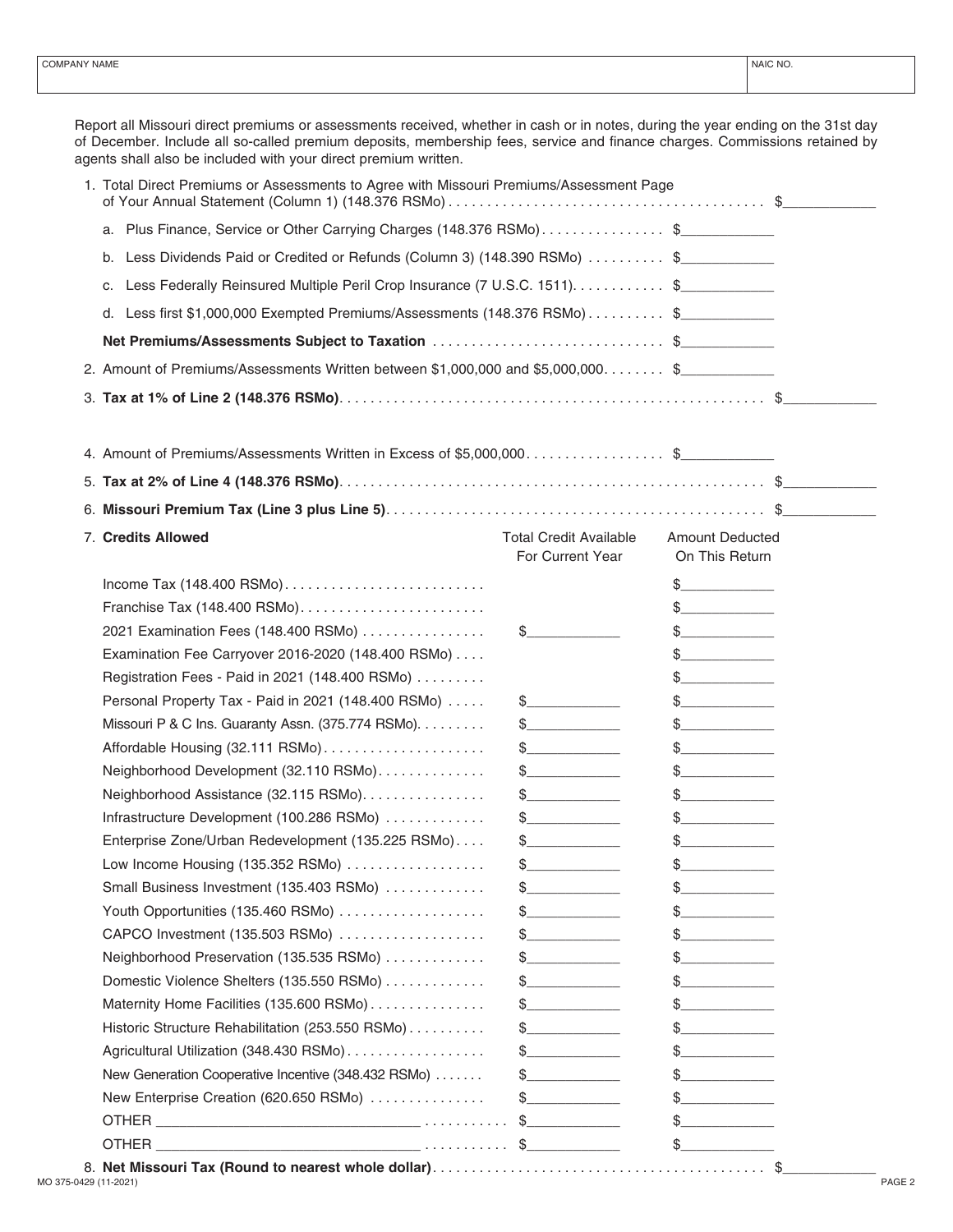## **CREDITS FOR GUARANTY ASSOCIATION ASSESSMENTS (375.774.3 RSMo)**

Credits for Missouri Property and Casualty Insurance Guaranty Association assessments begin the year after the year of assessment. Credits are 33 1/3% for three years.

Please complete the following information to support the credit amount shown on line 7 for premium tax credit.

| ASSESSMENT YEAR                        | ASSESSMENT AMOUNT | <b>PERCENT</b> | <b>CREDIT</b> |  |
|----------------------------------------|-------------------|----------------|---------------|--|
| 2018                                   |                   | 33.2%*         |               |  |
| 2019                                   |                   | 33.4%          |               |  |
| 2020                                   |                   | 33.4%          |               |  |
| <b>TOTAL</b>                           |                   |                |               |  |
| * LESSER OF 33.4% OR REMAINING BALANCE |                   |                |               |  |

## **PREMIUM TAX RETURN CHECK LIST**

**Please verify that the following items have been completed, or are being submitted with your 2021 Premium Tax Return, which is due March 1, 2022. To ensure that your tax return and supporting documentation remains together through mailing and processing, please securely staple or binder clip the documentation.**

|  |  | $\Box$ Make sure the front page is filled out completely, and that it is signed and notarized. |  |  |  |  |
|--|--|------------------------------------------------------------------------------------------------|--|--|--|--|
|--|--|------------------------------------------------------------------------------------------------|--|--|--|--|

 $\Box$  Send a copy of page 2 of your company's annual statement.

 $\Box$  Send copies of invoices and cancelled checks for any exam fees taken as a credit (both current year and carryover amounts).

- $\Box$  Send a copy of your company's annual Missouri Secretary of State Registration Fee invoice, along with proof of payment during 2021, to receive this credit. Late payment penalties are not allowed to be included in the credit taken on the return. If you have any questions regarding the filing and payment of your annual registration fee, you can contact the Missouri Secretary of State's Office at (866) 223-6535.
- $\Box$  Send copies of paid personal property tax receipts, or send copies of tax receipts with supporting cancelled check copies for any personal property tax taken as a credit. The tax receipts must be in your company's name, and show that it was paid in 2021.
- $\Box$  Send copies of Certificates of Contribution for any Missouri Guaranty Association credits taken. Complete the information on the top of this page, listing the credits under the appropriate years.
- $\Box$  Send approved credit receipts from the issuing agencies for credits taken on page 2, line 7 (See item below for further instructions for Low Income Housing credit). Discrepancies in reporting credits on the appropriate lines may delay the use of the credits.
- Submit K-1's, eligibility statements, Form 8609's (first year) and Schedule A's/Form 8609A's in order to take the Low Income Housing credit on your premium tax return. You will also need to submit a spreadsheet listing each low income housing credit and how it is distributed for each building. DO NOT round the amounts distributed to each company or individual to the nearest dollar (round to the nearest penny). If the information is not complete with signatures and dates, the credit will be disallowed.
- $\Box$  Send copies of receipts and cancelled checks for any other credits taken on the premium tax return. Make sure the invoices are in your company's name, and that the proof of payment documentation shows payment during 2021.

**If the above stated documentation is not submitted for credits claimed, the credits will be disallowed.**